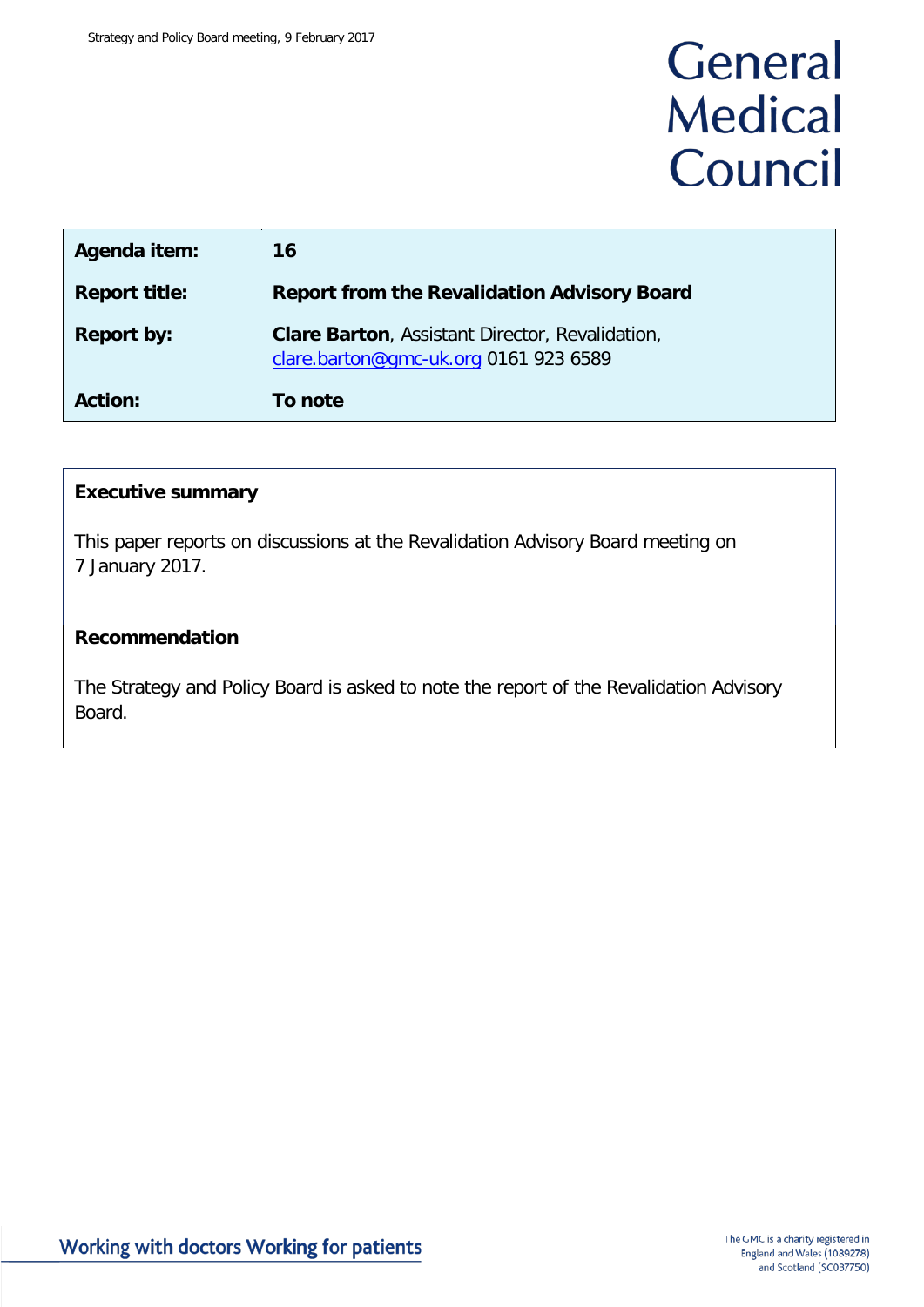## **10 January 2017**

- **1** The agenda was largely devoted to presentation and discussion of Sir Keith Pearson's Taking Revalidation Forward report, the response from the GMC and the initial reactions of Board members. The Board had been shown an embargoed copy of the report a week before the meeting, ahead of its formal publication on 13 January 2017.
- **2** The Revalidation Advisory Board (RAB) was not invited to provide specific advice on this occasion.

## **Taking Revalidation Forward review report**

- **3** RAB received a short briefing from Sir Keith Pearson (RAB Chair) on his independent review of the impact of revalidation since its introduction in December 2012.
- **4** Sir Keith emphasised the final report is owned by the GMC and it will be for us to address the recommendations and issues raised.
- **5** Sir Keith's overall conclusion is that revalidation has settled well and is progressing as expected. No major overhaul is required and Sir Keith's recommendations focus on improving some aspects of revalidation for the benefit of both doctors and patients.
- **6** In summary, the areas of focus for improvement, discussed in detail in the [report,](http://www.gmc-uk.org/Taking_revalidation_forward___Improving_the_process_of_relicensing_for_doctors.pdf_68683704.pdf) are:
	- **a** Raising public awareness of revalidation, which will raise assurance
	- **b** Raising the quality and consistency of appraisal, which will raise assurance and increase doctor buy-in
	- **c** Boards of healthcare provider organisations should take a more active role in the context of their clinical governance roles and responsibilities to challenge in the area of appraisal and revalidation for learning and improvement
	- **d** Burdens on doctors can be reduced if organisations provide better support and improve information systems
	- **e** Issues around the appraisal and revalidation of secondary care locums and doctors without a Responsible Officer constitute weak points in the system that need to be addressed.
- **7** The report makes recommendations to a range of stakeholders to address the areas for improvement – the GMC, Government departments, healthcare provider organisations and the Boards of those provider organisations.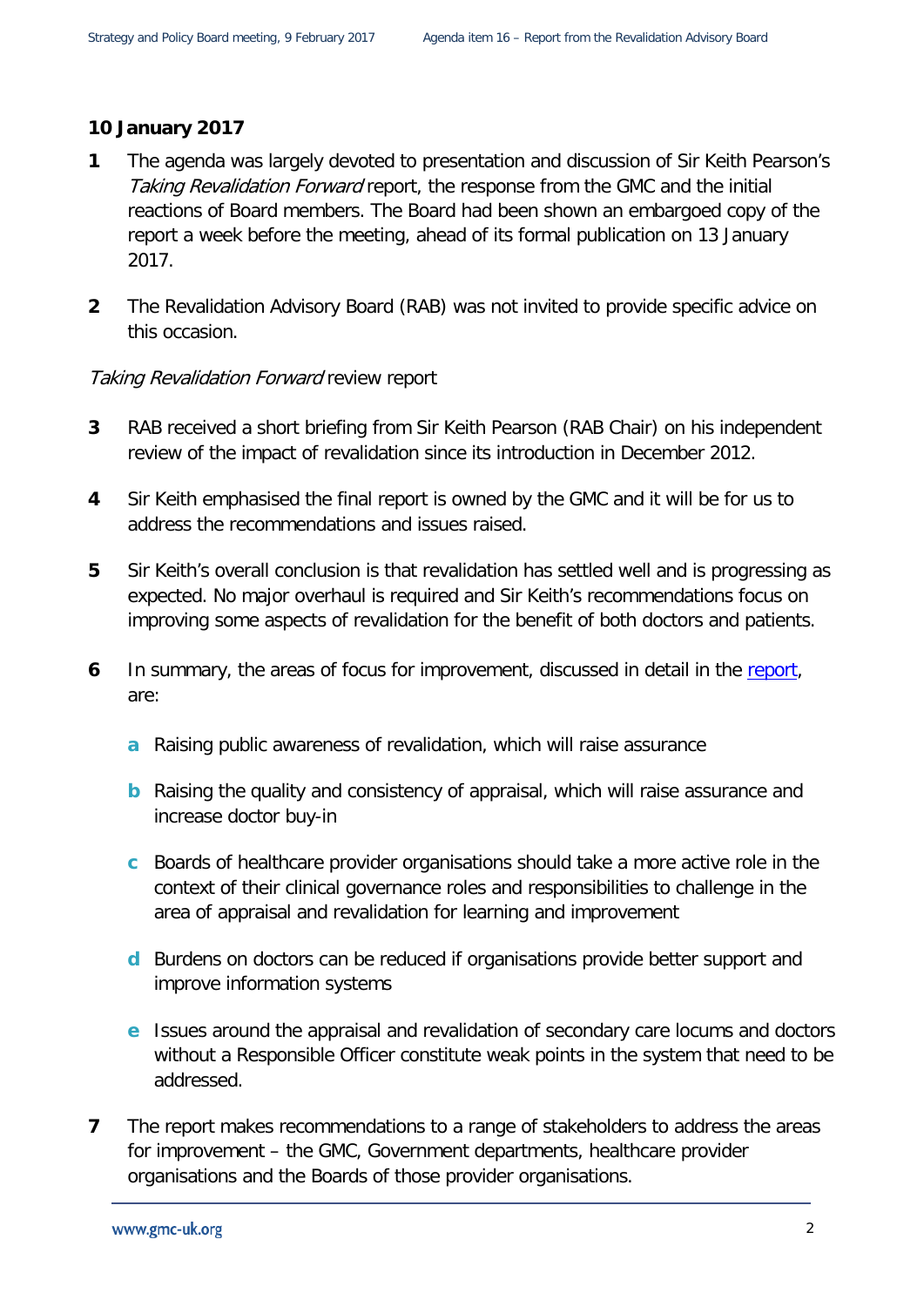#### The GMC response

- **8** We welcomed the report as a well-evidenced, balanced and incisive analysis of the impact of revalidation, and noted the report is reassuring about the embedding of revalidation and the positive impact it is beginning to have on clinical practice.
- **9** We also committed to taking forward all the recommendations and expressed the aspiration that other stakeholders would similarly commit. We indicated that we will prioritise work with stakeholders to develop a plan of action to take the recommendations forward and maintain momentum.
- **10** We noted five priority areas for action, and these are described in more detail in our full [response.](http://www.gmc-uk.org/RT___Our_response_to_Sir_Keith_Pearson_s_review_of_revalidation___DC9676.pdf_68684817.pdf) In summary:
	- **a** Making revalidation more accessible to patients and the public
	- **b** Reducing unnecessary burdens and bureaucracy for doctors
	- **c** Increasing oversight of, and support for, doctors in short term locum positions
	- **d** Extending the Responsible Officer model to all doctors who need a licence to practise in the UK
	- **e** Measuring and evaluating the impact of revalidation.

## The initial views of RAB members

- **11** Board members welcomed the report and expressed universal praise for its thoroughness and proportionate recommendations. There was a general sense that the review means we can be more confident about the improvements needed going forward. There were no complaints or criticisms of the report and it was recognised that further discussions would be needed. Board members expressed a strong intention that their organisations would work together to implement the recommendations.
- **12** Board members made a substantial number of observations, which will be recorded in the RAB minutes. These will provide extremely useful food for thought as we take the recommendations forward. Notable among those observations were:
	- **a** The recommendations are generally measured and realistic but the detail would need to be discussed
	- **b** Amending regulations alone cannot resolve the locum doctor issues identified in the report